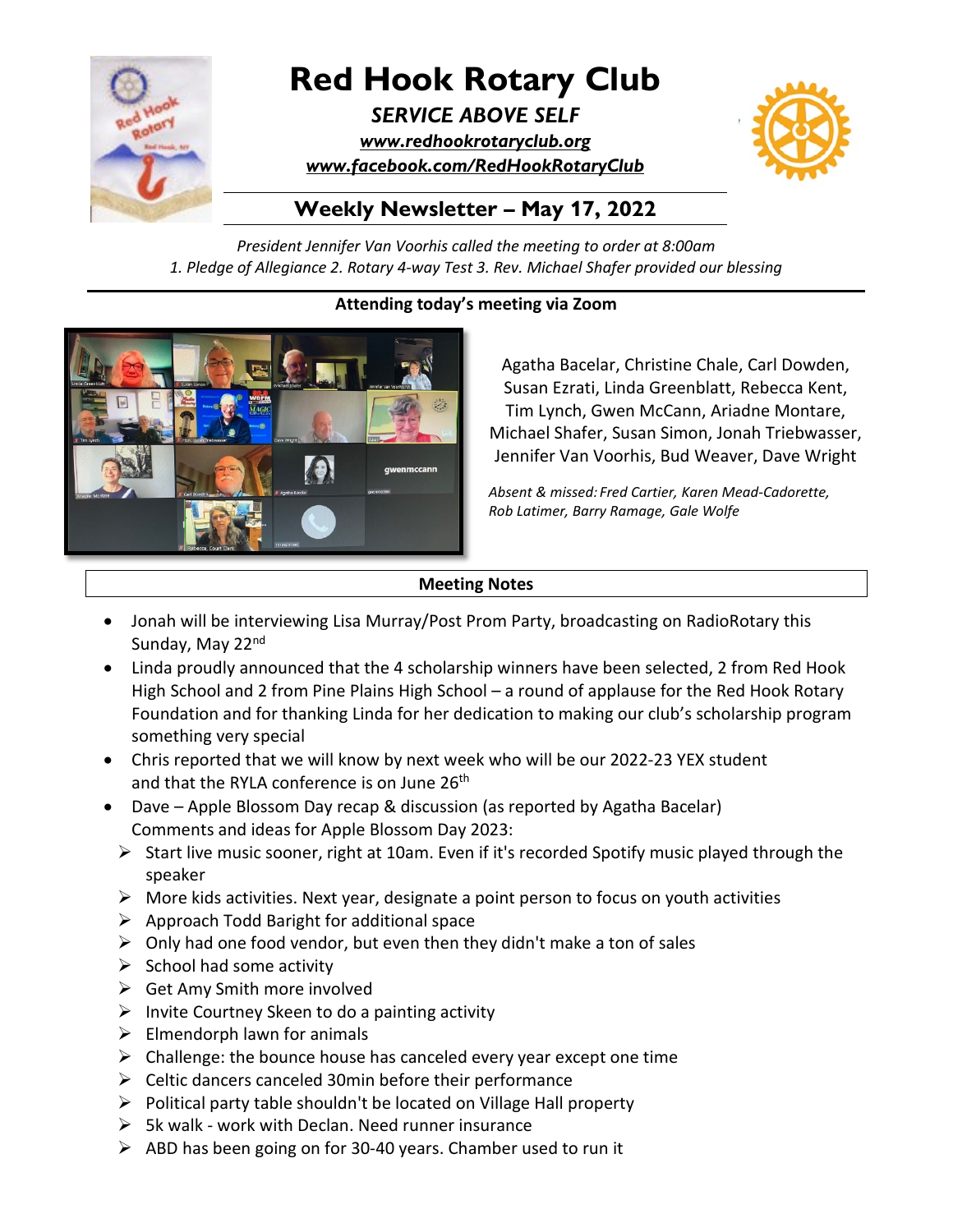- $\triangleright$  Information booth is in sorry shape -Ariadne
- Suggest that Eagle Scouts might be willing to refurbish the info booth. Plus, put a bench out front and have it open and staffed during ABD
- Cycling Club does Saturday morning rides. Could do a cycling trail around apple orchards!
- $\triangleright$  We did not promote ABD as much as could have. This was somewhat intentional and tasteful. Got our feet wet after a pandemic.
- $\triangleright$  Promote more with lawn signs and Instagram in the future
- $\geq$  Lawn signs used to be \$200 for 100
- $\triangleright$  Put up banner that goes across the road -Tim
- $\triangleright$  Move center of gravity towards north side of the light
- $\triangleright$  Interact Club used to sponsor a 5K
- $\triangleright$  Utilize KZE more. They have a new director. Could ask if they want air time
- $\triangleright$  So many people in Red Hook don't know we have a radio station
- $\triangleright$  4H to make milkshakes. Need refrigeration for that
- Discussed future guest speaker ideas:
	- ▶ Declan Dwyer-McNulty
	- Janene Gentile Tivoli art gallery genteel. Used to be a Rotary Long Island member
	- $\triangleright$  Larry Cox former director of Amnesty International

#### **Next meeting, Tuesday, May 24, 2022 8-9am-> at Taste Budd's, Speaker Host: Chris Chale**

Meeting adjourned by 9:00am

## **May – June Meeting Schedule**

\_\_\_\_\_\_\_\_\_\_\_\_\_\_\_\_\_\_\_\_\_\_\_\_\_\_\_\_\_\_\_\_\_\_\_\_\_\_\_\_\_\_\_\_\_\_\_\_\_\_\_\_\_\_\_\_\_\_\_\_\_\_\_\_\_\_\_\_\_\_\_\_\_\_\_\_\_\_\_\_\_\_\_\_\_\_\_\_\_\_\_\_\_\_\_\_\_\_\_\_\_\_\_\_\_\_\_\_\_\_\_\_\_\_\_\_\_\_\_\_\_\_\_\_

\_\_\_\_\_\_\_\_\_\_\_\_\_\_\_\_\_\_\_\_\_\_\_\_\_\_\_\_\_\_\_\_\_\_\_\_\_\_\_\_\_\_\_\_\_\_\_\_\_\_\_\_\_\_\_\_\_\_\_\_\_\_\_\_\_\_\_\_\_\_\_\_\_\_\_\_\_\_\_\_\_\_\_\_\_\_\_\_\_\_\_\_\_\_\_\_\_\_\_\_\_\_\_\_\_\_\_\_\_\_\_\_\_\_\_\_\_\_\_\_\_\_\_\_

- Tuesday, May 24<sup>th</sup> 8-9am, Taste Budd's Speaker Host: Christine Chale
- Tuesday, May  $31^{st}$  5-8pm, 5<sup>th</sup> Tuesday Celebration & BBQ at the Red Hook Rec Park
- Tuesday, June  $7<sup>th</sup>$  8-9am, Zoom Meeting Monthly Business Meeting
- Tuesday, June 14th 8-9am, Taste Budd's Speaker Host: Ariadne Montare
- Tuesday, June  $21^{st}$  8-9am, Zoom Meeting Speaker Host: Bud Weaver
- Tuesday, June  $28<sup>th</sup>$  evening gathering 2022-23 Officers Induction

## **This weekend on RadioRotary: Keeping Young Adults Safe**



Tune in to the award-winning RadioRotary on **Sunday, May 22nd at 6:30 am** (on WBPM 92.9FM and 96.5 FM, 1260AM and 1420AM or http://www. wbpmfm.com/ and at 7:00 a.m. on WGHQ 920AM and Magic 92.5FM, or [www.wghq.fm](http://www.wghq.fm/) when **co-hosts Sarah O'Connell-Claitor and Jonah Triebwasser will be talking with Linda Hoffman Murray about keeping young adults safe during prom season**

## *Radio Rotary*

## Listen to Radio Rotary:

WBPM 92.9 FM Sundays at 6:30 a.m. or <http://www.wbpmfm.com/> or ask Alexa to "Play WBPM." And on Magic 92 WGHQ-AM 920 AM and 92.5FM Sundays at 7:00 a.m. or [www.wghq.fm](http://www.wghq.fm/) or ask Alexa to "Play "WGHQ."

or… Anytime at [www.RadioRotary.org](http://www.radiorotary.org/)